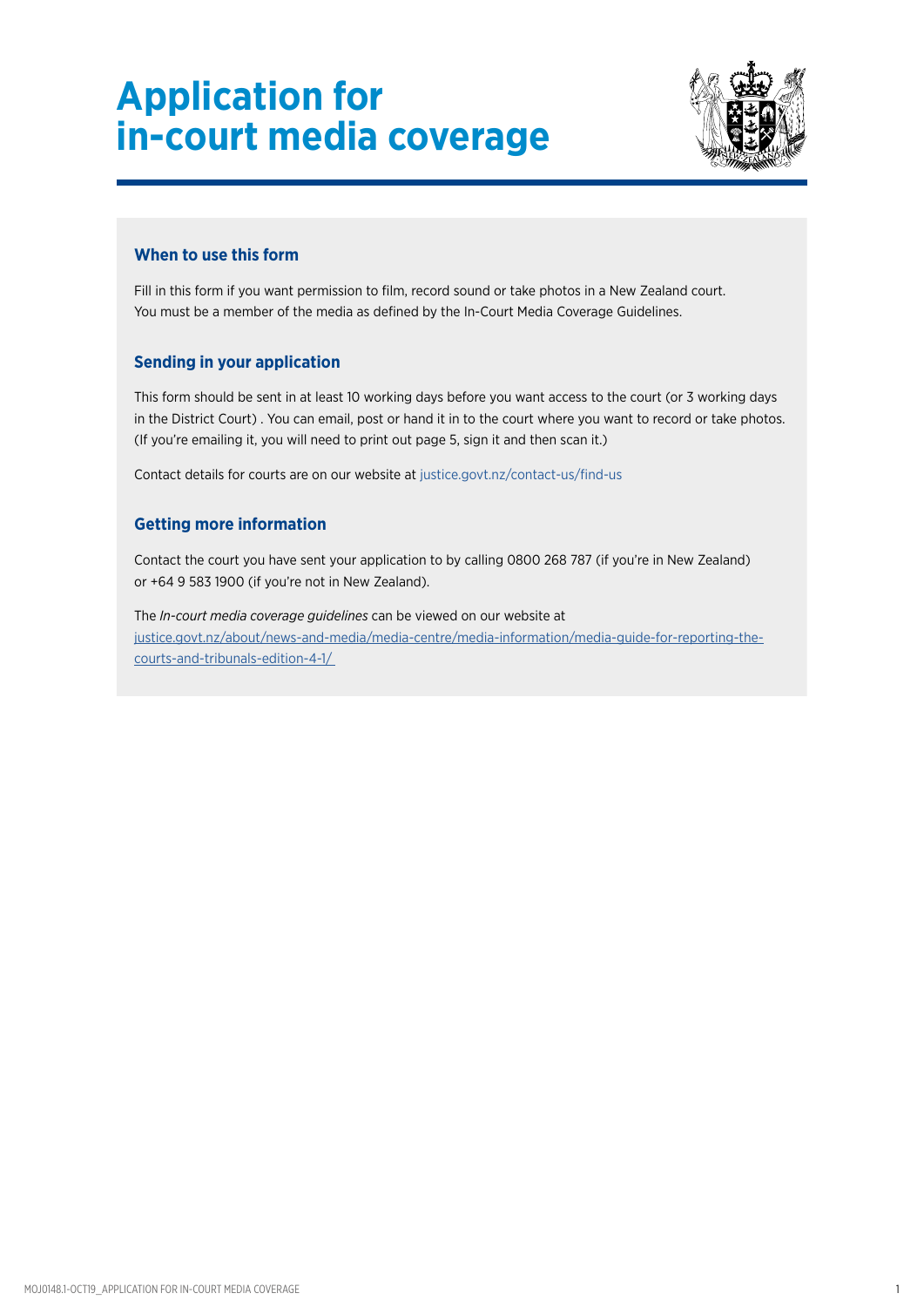# **Step 1. Write down your details**

Media organisation **Responsible person** Name Business address Postal address, if different from business address Email Contact phone numbers business **business example mobile**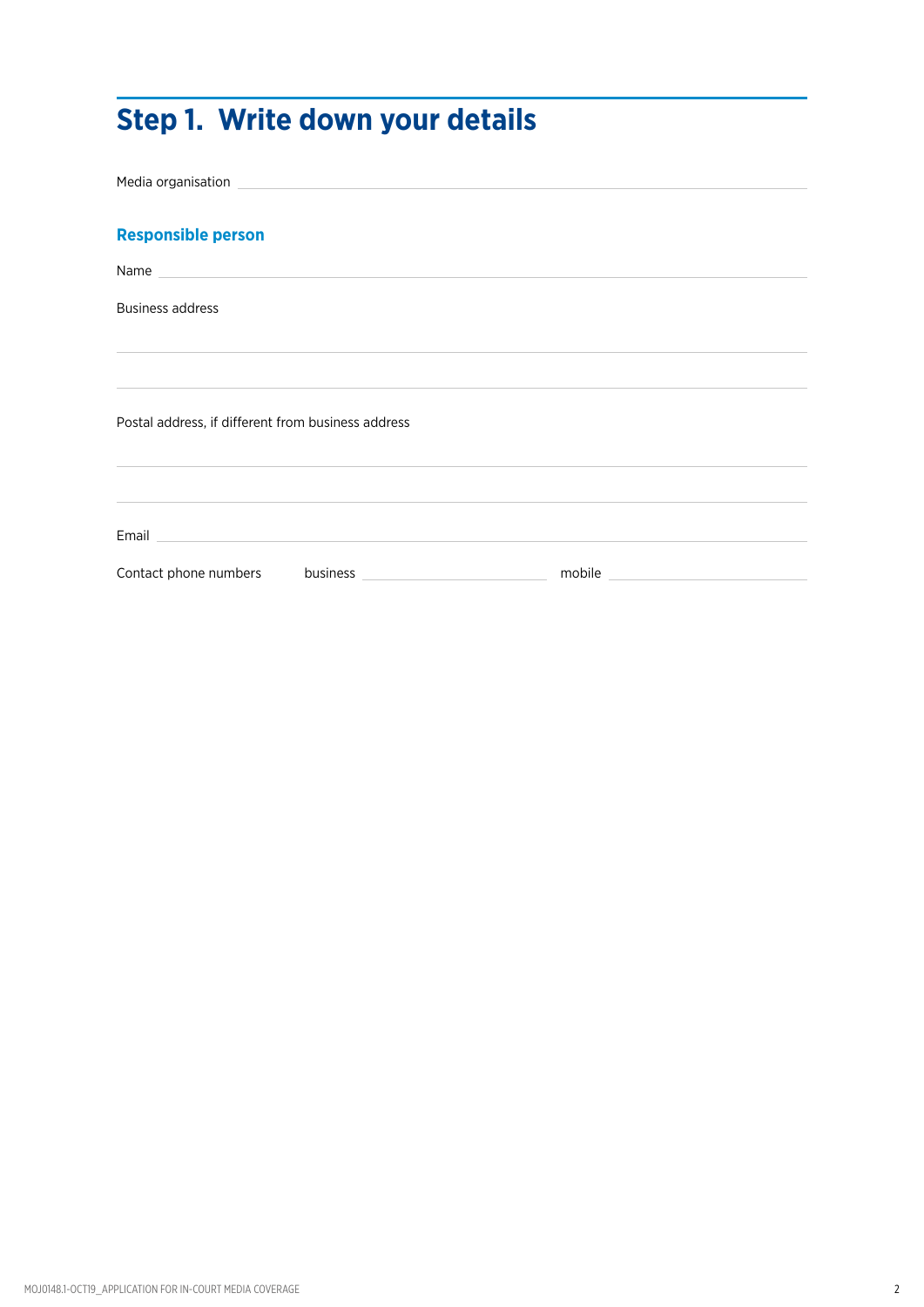# **Step 2. Write down what you want to record**

| Case name                                                                                                                                      |                                                                                                                                               |  |  |  |  |
|------------------------------------------------------------------------------------------------------------------------------------------------|-----------------------------------------------------------------------------------------------------------------------------------------------|--|--|--|--|
| Case number (if known)<br><u> 1989 - Johann John Stein, mars ar yn y breninn y breninn y breninn y breninn y breninn y breninn y breninn y</u> |                                                                                                                                               |  |  |  |  |
|                                                                                                                                                | <u> 1989 - Johann John Stein, markin film yn y breninn y breninn y breninn y breninn y breninn y breninn y brenin</u><br>Scheduled start date |  |  |  |  |
|                                                                                                                                                |                                                                                                                                               |  |  |  |  |
|                                                                                                                                                | We want to cover:                                                                                                                             |  |  |  |  |
|                                                                                                                                                | the trial                                                                                                                                     |  |  |  |  |
|                                                                                                                                                | sentencing (if the defendant is convicted)                                                                                                    |  |  |  |  |
|                                                                                                                                                | the appeal                                                                                                                                    |  |  |  |  |
|                                                                                                                                                | other (please give details)                                                                                                                   |  |  |  |  |
|                                                                                                                                                |                                                                                                                                               |  |  |  |  |
|                                                                                                                                                |                                                                                                                                               |  |  |  |  |
|                                                                                                                                                |                                                                                                                                               |  |  |  |  |
|                                                                                                                                                |                                                                                                                                               |  |  |  |  |
|                                                                                                                                                |                                                                                                                                               |  |  |  |  |
|                                                                                                                                                | We ask permission to:                                                                                                                         |  |  |  |  |
|                                                                                                                                                | film                                                                                                                                          |  |  |  |  |
|                                                                                                                                                | take photos                                                                                                                                   |  |  |  |  |
|                                                                                                                                                | record sound                                                                                                                                  |  |  |  |  |
|                                                                                                                                                |                                                                                                                                               |  |  |  |  |
|                                                                                                                                                | <b>Conditions</b>                                                                                                                             |  |  |  |  |
|                                                                                                                                                | The following conditions of coverage should apply:                                                                                            |  |  |  |  |
|                                                                                                                                                | standard conditions                                                                                                                           |  |  |  |  |
|                                                                                                                                                | standard conditions as modified (please specify)                                                                                              |  |  |  |  |
|                                                                                                                                                |                                                                                                                                               |  |  |  |  |
|                                                                                                                                                |                                                                                                                                               |  |  |  |  |
|                                                                                                                                                |                                                                                                                                               |  |  |  |  |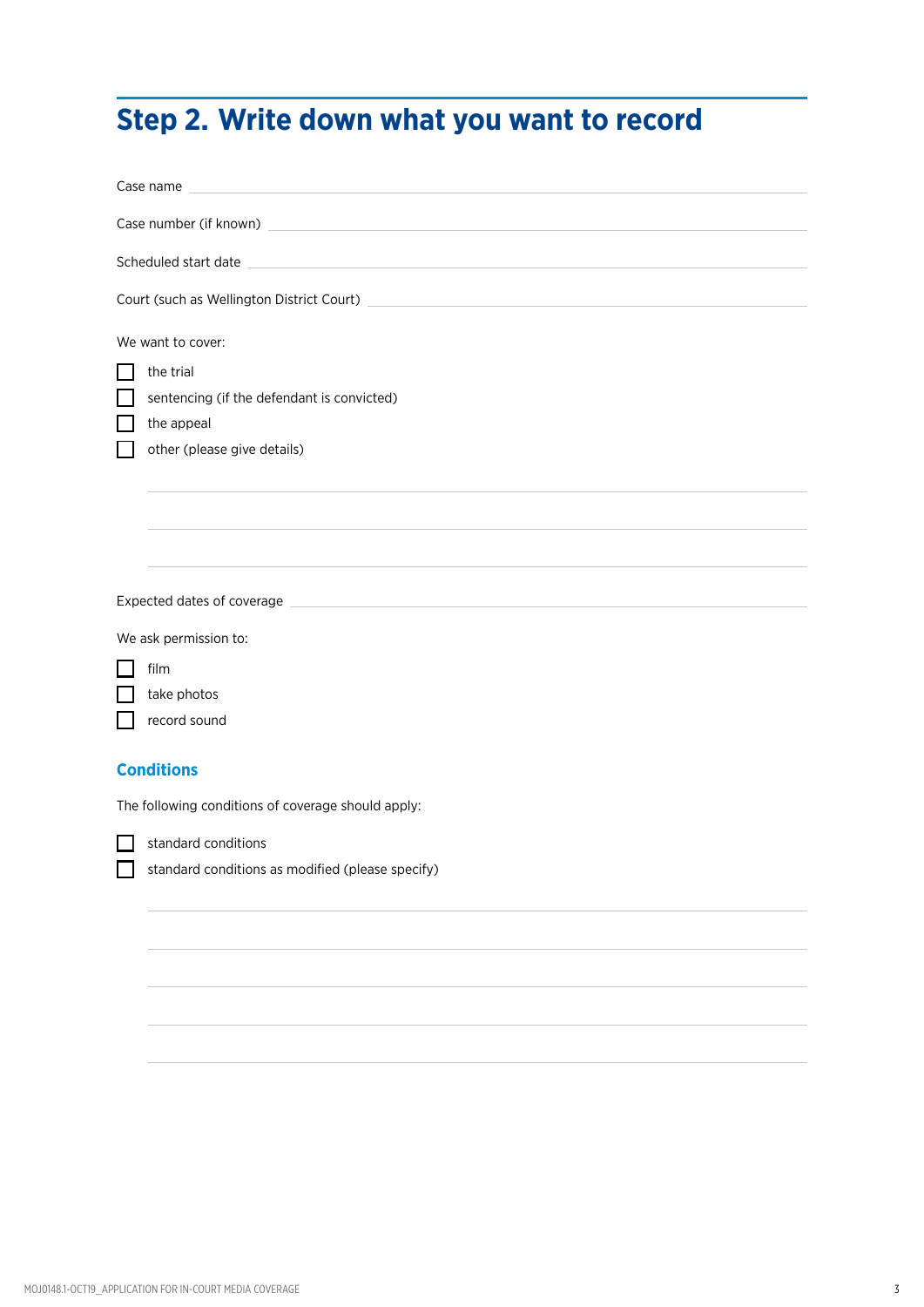# **Step 3. Where may the recordings or photos be used?**

Name of the tv or radio programmes on which the recordings or photos may be used:

Name of the publications in which the photos may be used:

Name and address (url) of the website on which the recordings or photos may be used:

Write down the details of any syndication arrangements: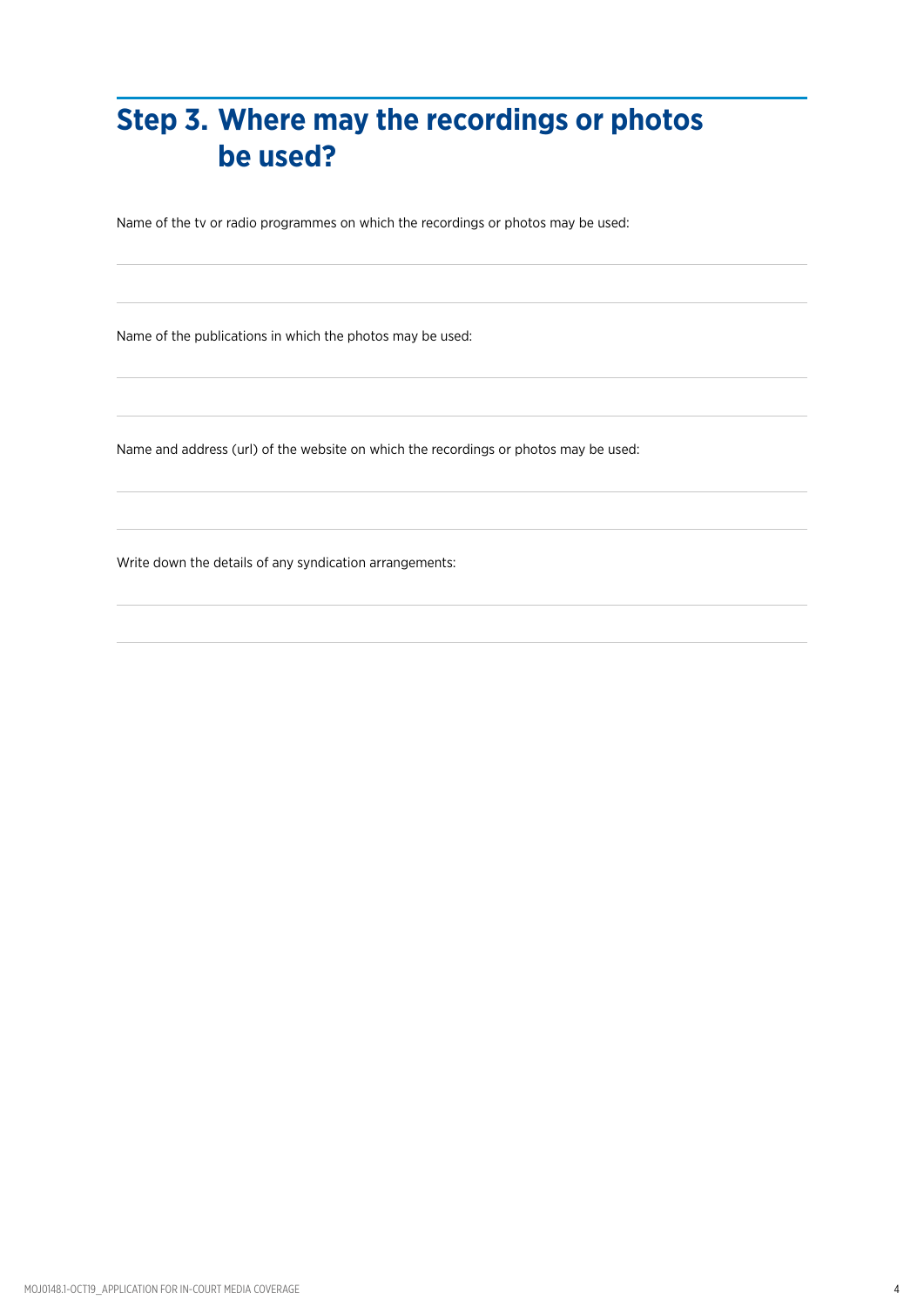## **Step 4. Sign and date the form and send it in**

### **This form should be sent in at least 10 working days (or 3 working days in the District Court) before you want access, unless it is for a first appearance on a criminal matter**

| This application has been sent in at least 10 working days in advance (or 3 working days in the District Court)   |
|-------------------------------------------------------------------------------------------------------------------|
| This application has <b>not</b> been sent in 10 working days in advance (or 3 working days in the District Court) |
| because:                                                                                                          |

Although this application has **not** been sent in 10 working days in advance (or 3 working days in the District Court), it should be approved because:

(Please tick) Our organisation and our staff have been trained in our obligations under the *In-court media coverage guidelines* and will abide by them.

Responsible person's signature department of the Date

(If you're emailing this form, you will need to print out the page, sign it and then scan it.)

#### **Send in this form**

This form should be sent in at least 10 working days before you want access to the court (or 3 working days in the District Court). You can email, post or hand it in to the court where you want to record or take photos.

Contact details for courts are on our website at [justice.govt.nz/contact-us/find-us](http://justice.govt.nz/contact-us/find-us/)

#### **What happens next?**

A judge at the relevant court will review your application and decide if your request will be approved and if any conditions will be applied. You will be contacted as soon as possible with their decision.